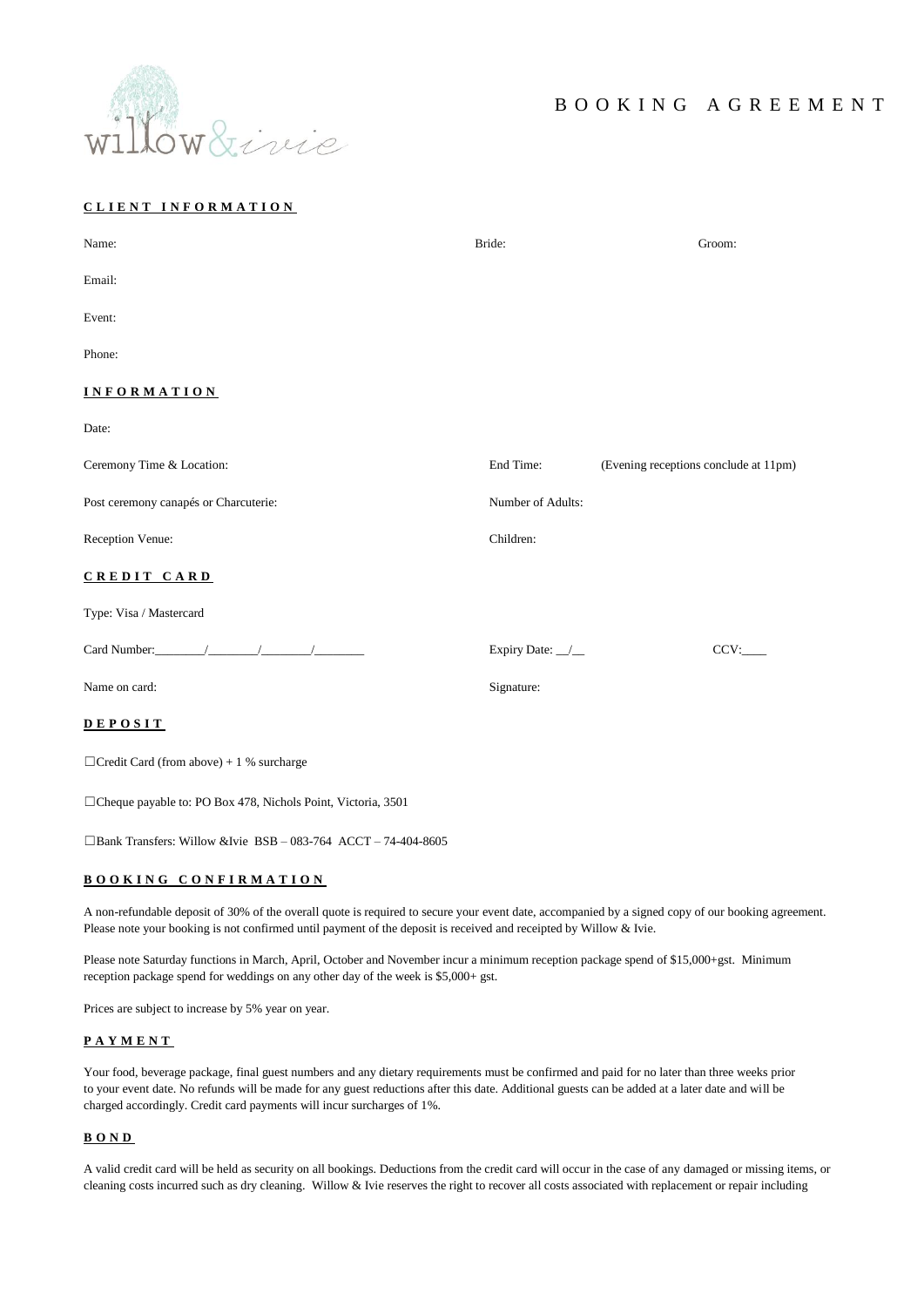# B O O K I N G A G R E E M E N T

broken glassware. Crowd control and/or security guard costs may be passed on to the client depending on the nature of the event.

# **C A N C E L L A T I O N**

In the unfortunate event of a cancellation, Willow & Ivie must receive written notification from the client. Deposits are non-refundable. Refunds will not be given under any circumstances.

Willow & Ivie considers a postponement of an event as a cancellation. To secure another date, a new booking agreement must be completed and returned with the required deposit, deposits can be transferred to another date if used within 12 months.

If any part of the event is cancelled, abandoned or postponed, in whole or in part, for any reason whatsoever that is beyond Willow & Ivie's control, including, without limitation, due to adverse weather conditions, epidemic or pandemic, there is no right to refund and no obligation is assumed by Willow & Ivie for the arrangement of a substitute event. Under no circumstances will Willow & Ivie be liable to the client if Willow & Ivie is unable to perform its obligations to the client due to any event, frustrated or cause of force majeure being any event or act beyond the control of Willow & Ivie.

The client accepts this agreement, once the deposit it paid.

## **S M O K I N G**

Smoking can only be untaken in the designated smoking areas.

### **O U T S I D E F O O D**

No outside food may be brought into the venue. External products are not permitted will be confiscated and disposed of upon entry to the venue. The only exception is the celebration cake or bombonieres where prior arrangements have been made and approved by Willow & Ivie. Please note additional cakeage may be charged accordingly (excluding weddings).

### **F A R M I N G**

Please note that the vines surrounding Willow & Ivie are a privately owned working vineyard and at certain times of the year these vines are covered. Disruptions from the farm are very unlikely, however Willow & Ivie accepts no responsibility.

# **T R A N S P O R T**

As part of Mildura Rural City Council regulations, it is a requirement that relevant transportation is arranged to transport guests from Willow & Ivie at the conclusion of your event for bookings with guest attendance of 100 persons or more. Please let your event coordinator know if assistance is required in making these booking arrangements. If the client fails to make these arrangements a \$440 booking fee will be charged to the nominated credit card to cover a one-way bus booking from Willow & Ivie into Mildura CBD at the conclusion of your event.

# **I N V I T A T I O N S & A D V E R T I S I N G M A T E R I A L**

Willow & Ivie must approve all invitations and material. Your Willow & Ivie coordinator **must** approve a proof. A map can also be provided for your guests.

#### **R E H E A R S A L**

Please note that rehearsal times are strictly limited to one hour only.

# **C E R E M O N Y**

Ceremonies can be scheduled at Willow & Ivie from 4.00pm onwards. Pop-up and custom weddings are exempt, please discuss with your wedding coordinator. A fee of \$500+ per half hour will be charged for a ceremony extension.

Confetti or confetti balloons are not permitted on the premises. Real flower petals and biodegradable alternatives are acceptable **outdoors only.** 

### **P O S T C E R E M O N Y – I V I E**

Canapés or Charcuterie is compulsory when choosing to utilise Ivie for your pre dinner drinks prior to a Willow reception. This charge also forms part of Ivie's venue hire. Alternatively, Willow bar can be opened after your ceremony for your guests to purchase drinks without canapés.